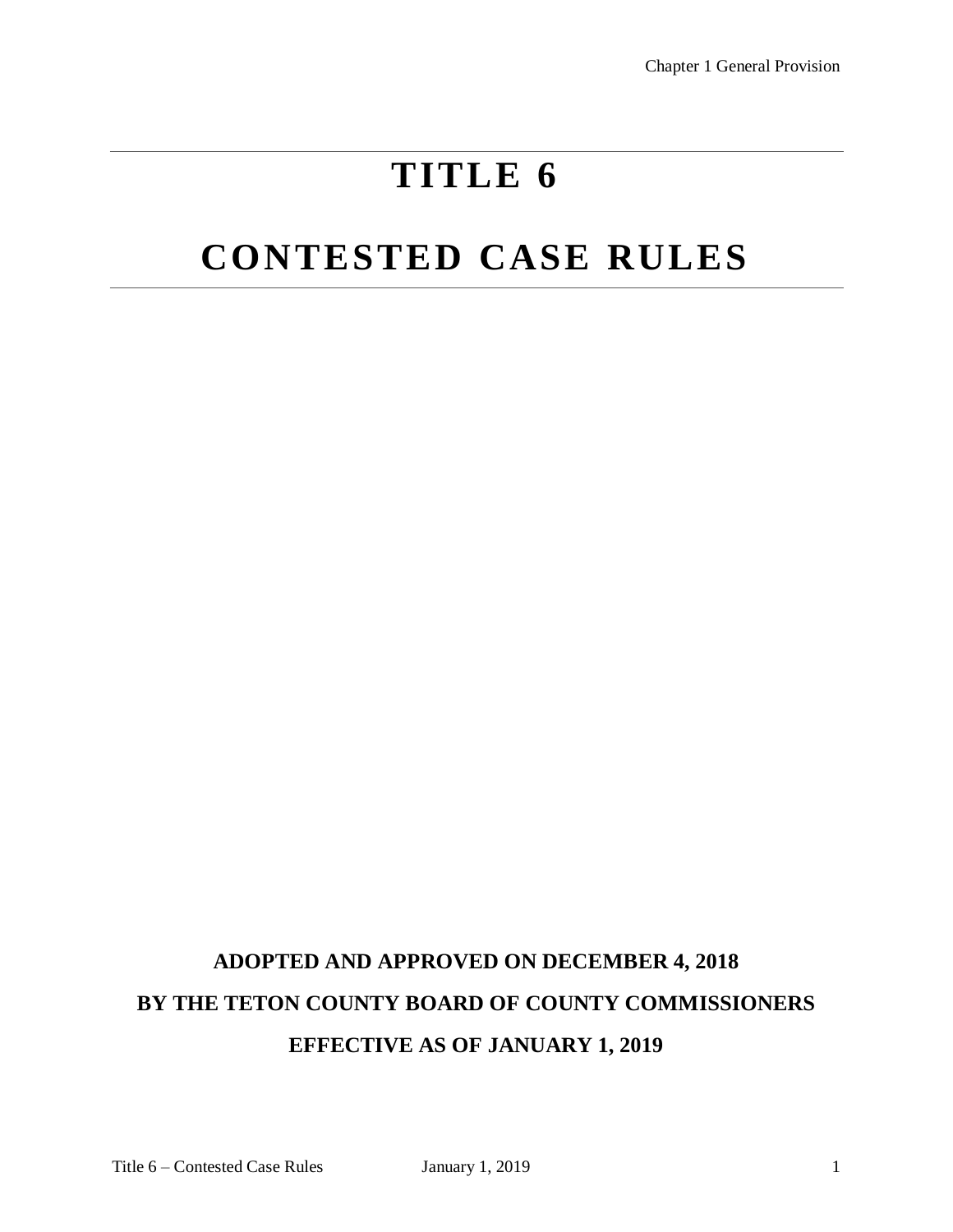## **CHAPTER 1 – GENERAL PROVISION**

#### **6-1-1 AUTHORITY**

a. These rules are promulgated by authority of Wyoming Statute §16-3-102.

#### **6-1-2 CONSTRUCTION**

a. These rules are to be liberally construed to assure the unbiased, fair, and impartial conduct of contested case proceedings before the Teton County Board of County Commissioners or any other Board, Agency, or Commission that uses these Rules. Any procedural rules may be relaxed or modified by the presiding hearing examiner only in the interest of fairness or justice. In the absence of rule, the presiding hearing examiner may proceed in any manner consistent with the intent of these rules.

#### **6-1-3 SEVERABILITY**

a. If any portion of these rules is found to be invalid or unenforceable, the remainder shall remain in effect.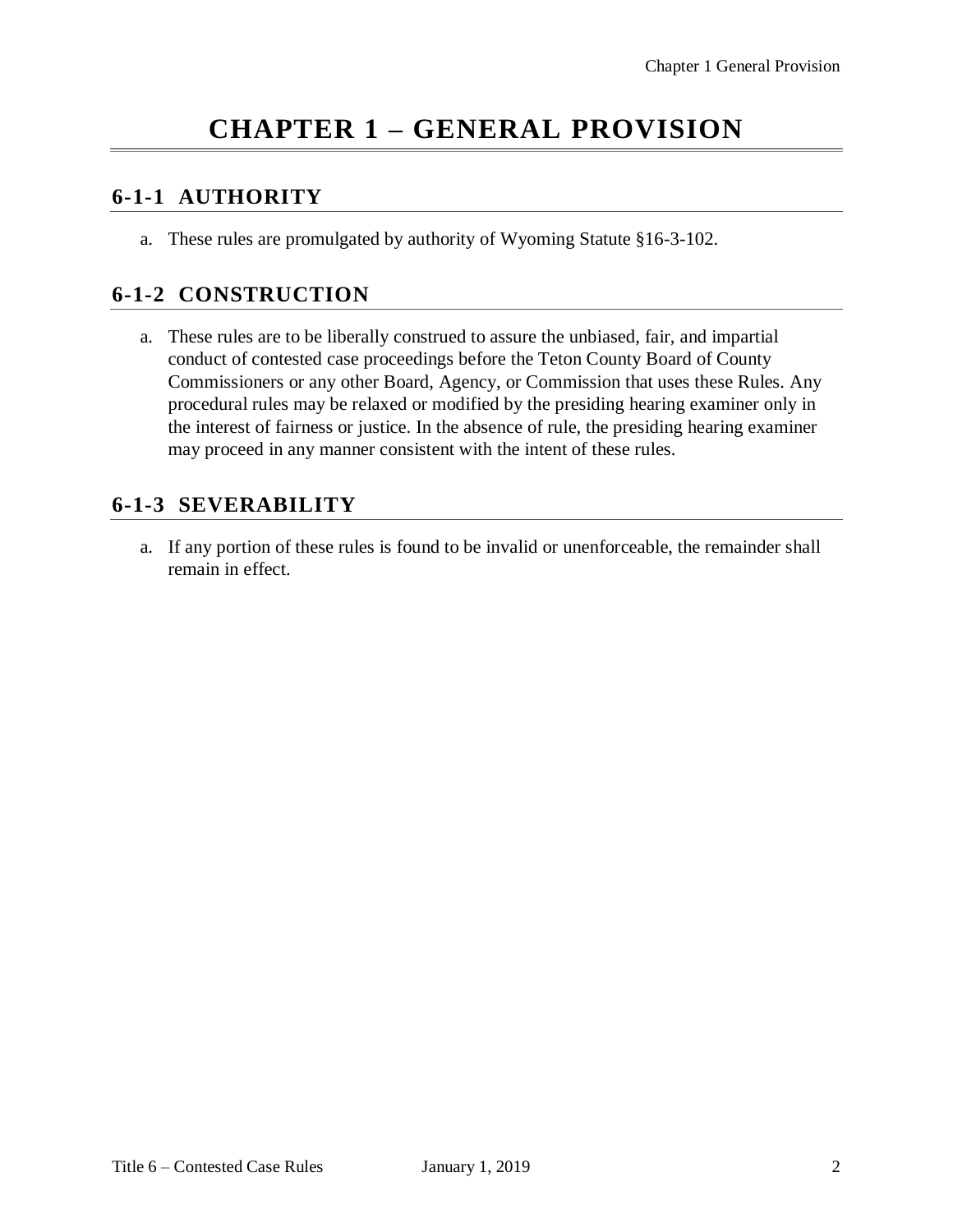## **CHAPTER 2 – UNIFORM RULES FOR CONTESTED CASE PRACTICE AND PROCEDURE**

## **6-2-1 AUTHORITY AND SCOPE**

a. These rules are promulgated by authority of Wyoming Statute §16-3-102(d). These rules shall govern all contested case proceedings before all agencies to the extent they are adopted, and shall be relied upon by hearing officers, adjudicative agencies, and parties in all contested cases before any agency. Agencies may develop forms not inconsistent with these rules.

## **6-2-2 INCORPORATION BY REFERENCE**

- a. The code, standard, rule, or regulation below is incorporated by reference and can be found at:<http://www.courts.state.wy.us/WSC/CourtRule?RuleNumber=48>
	- i. Rule 12(b)(6), Wyoming Rules of Civil Procedure, adopted by the Wyoming Supreme Court and in effect on April 11, 1995;
	- ii. Rule 24, Wyoming Rules of Civil Procedure, adopted by the Wyoming Supreme Court and in effect February 11, 1971;
	- iii. Rule 45, Wyoming Rules of Civil Procedure, adopted by the Wyoming Supreme Court and in effect on October 1, 2009;
	- iv. Rule 52, Wyoming Rules of Civil Procedure, adopted by the Wyoming Supreme Court and in effect on July 1, 2000;
	- v. Rule 56, Wyoming Rules of Civil Procedure, adopted by the Wyoming Supreme Court and in effect on October 11, 1964;
	- vi. Rule 56.1, Wyoming Rules of Civil Procedure, adopted by the Wyoming Supreme Court and in effect on July 1, 2008;
- b. No later amendments to a code, standard, rule or regulation listed in subsection a) of this Section are incorporated by reference.

## **6-2-3 DEFINITIONS**

- a. The following definitions shall apply to this Chapter.
	- i. "Adjudicative agency" means an agency authorized to conduct and preside over its own contested cases.
	- ii. "Agency" means any authority, bureau, board, commission, department, division, of the state, or other entities that are statutorily authorized to refer cases to the Board.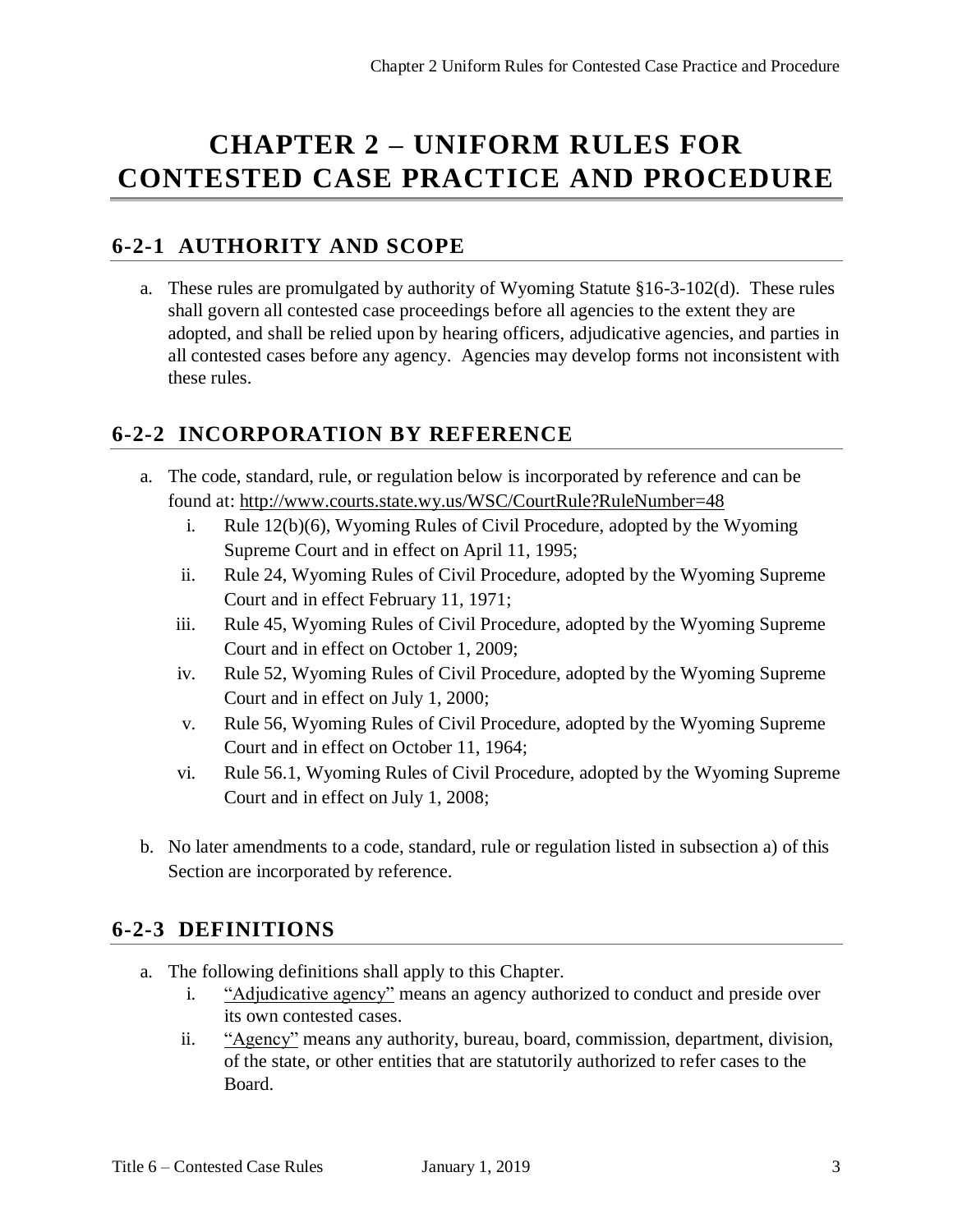- iii. "Attorney" means an attorney licensed to practice law in the State of Wyoming or, an attorney who is licensed to practice law in another state and who is associated with an attorney licensed to practice law in the State of Wyoming.
- iv. "Contested case" means a proceeding in which legal rights, duties, or privileges or a party are required by law to be determined by an agency after an opportunity for hearing.
- v. "Hearing officer" means a hearing examiner form the Office, a presiding officer or any agency, an attorney who has been retained by an agency to preside over a contested case, an officer of any agency who has been designated to preside over a contested case, or any other person who is statutorily authorized to preside over a contested case.
- vi. "Hearing panel" means those members of an agency of adjudicative agency who are designated and authorized to make a final decision in a contested case.
- vii. "Board" means the Teton County Board of County Commissioners.
- viii. "Referring agency" means any agency which has referred a contested case for hearing before the Office or before another hearing.
- ix. "Representative" means an individual other than an attorney who is authorized to function in a representative capacity on behalf of a party to a contested case.
- x. "Wyoming Administrative Procedure Act" means Wyoming Statute §§16-3-101 through 115.

#### **6-2-4 INFORMAL PROCEEDINGS AND ALTERNATIVE DISPUTE RESOLUTION**

- a. Nothing in these rules shall be construed so as to prevent any agency from establishing informal procedures for resolving a contested case or from establishing procedures which are intended to occur prior to any agency's referral for or the initiation of a contested case.
- b. Parties to a contested case are encouraged to resolve the contested case through settlement, informal conference, mediation, arbitration, or other means throughout the duration of a contested case. If the parties choose to engage in mediation, they shall request mediation at least 30 days prior to hearing.
- c. With the consent of all parties, the hearing officer may assign a contested case to another hearing officer on limited assignment for the purpose of nonbinding alternative dispute resolution methods, including settlement conference and mediation. Such settlement conference or mediation shall be conducted in accordance with the procedures prescribed by the hearing officer in conducting the settlement conference or mediation.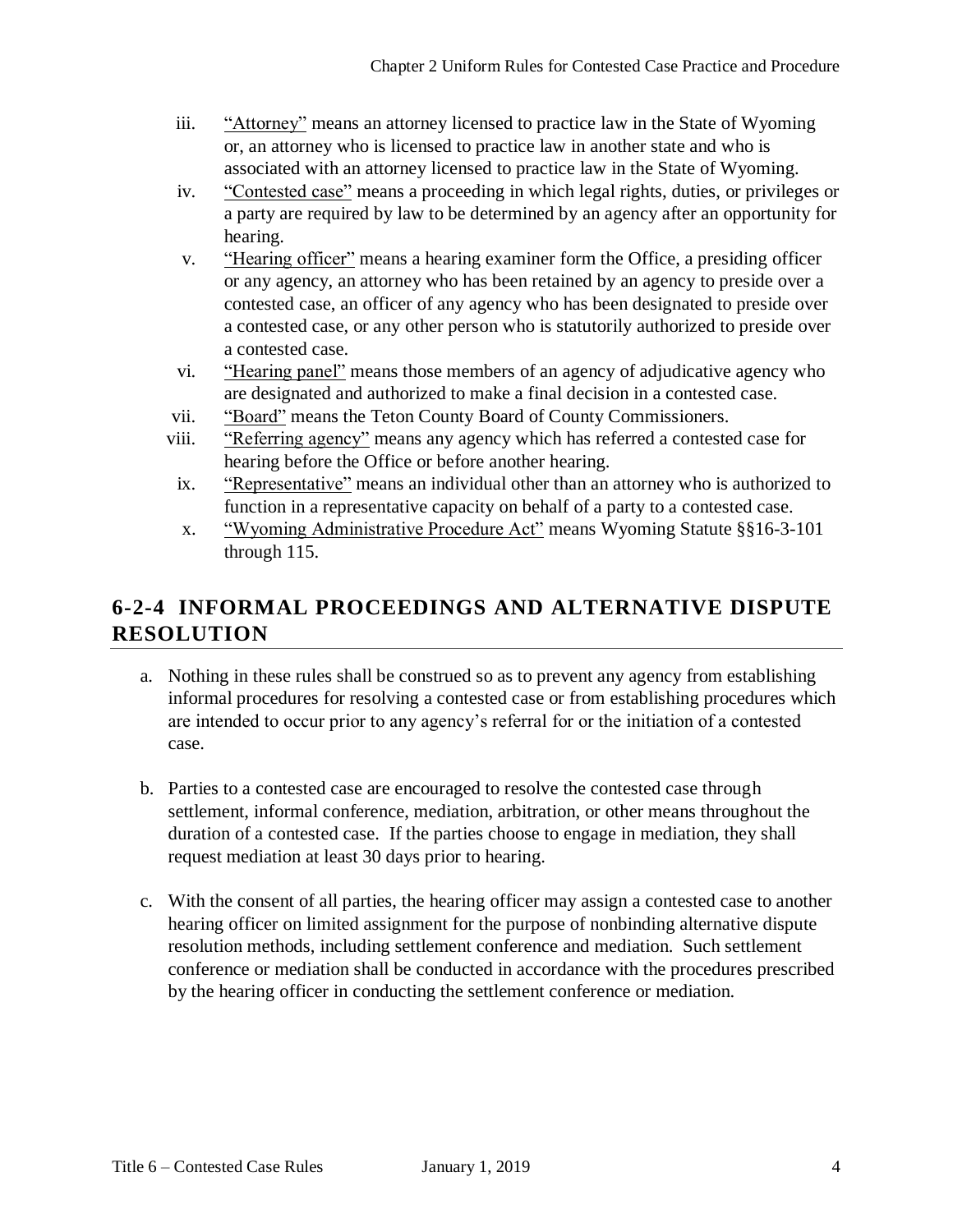#### **6-2-5 COMMENCEMENT OF CONTESTED CASE PROCEEDINGS**

- a. A contested case shall be commenced by filing timely request for a hearing of any agency action or inaction, or the filing of an application, petition, complaint or other document which, as a matter of law, entitles the petitioner, applicant, complainant, or respondent an opportunity to be heard.
- b. At the commencement of every of every contested case, an agency or hearing officer shall issue a notice of hearing including a statement of:
	- i. the time, place and nature of the hearing;
	- ii. the legal authority and jurisdiction under which the hearing is to be held
	- iii. the particular sections of the statutes and rules involved; and
	- iv. a short and plain statement of the matters asserted. If the agency or hearing officer is unable to state matters in detail at the time the notice is served, the initial notice may be limited to a statement of the issues involved and, thereafter, upon application, a more definite and detailed statement shall be furnished.

## **6-2-6 REFERRAL TO BOARD**

- a. Upon referral to the Board to conduct a contested case, the referring agency shall transmit to the Board copies of appropriate agency documents reflecting the disputed agency action or inaction and the basis thereof, including a written challenge(s) initiating the contested case and a reference to applicable law.
- b. The referring agency shall submit a transmittal sheet, on a form provided by the Board, sufficiently identifying the contested case, including:
	- i. the name of the referring agency;
	- ii. the names of the known parties and their attorneys or representatives
	- iii. a concise statement of the nature of the contested case;
	- iv. notification of any time limits for setting of a hearing or entry of a decision, location requirements, and anticipated special features or unique requirements; and
	- v. certification by an authorized officer of the referring agency that all parties have been properly served with a true and complete copy of the transmittal form.

## **6-2-7 REFERRAL TO HEARING OFFICER OTHER THAN THE BOARD**

a. When an agency refers a contested case to a hearing officer other than the Board or when an adjudicative agency retains a contested case, the agency shall comply with any referral requirements of that hearing officer or adjudicative agency.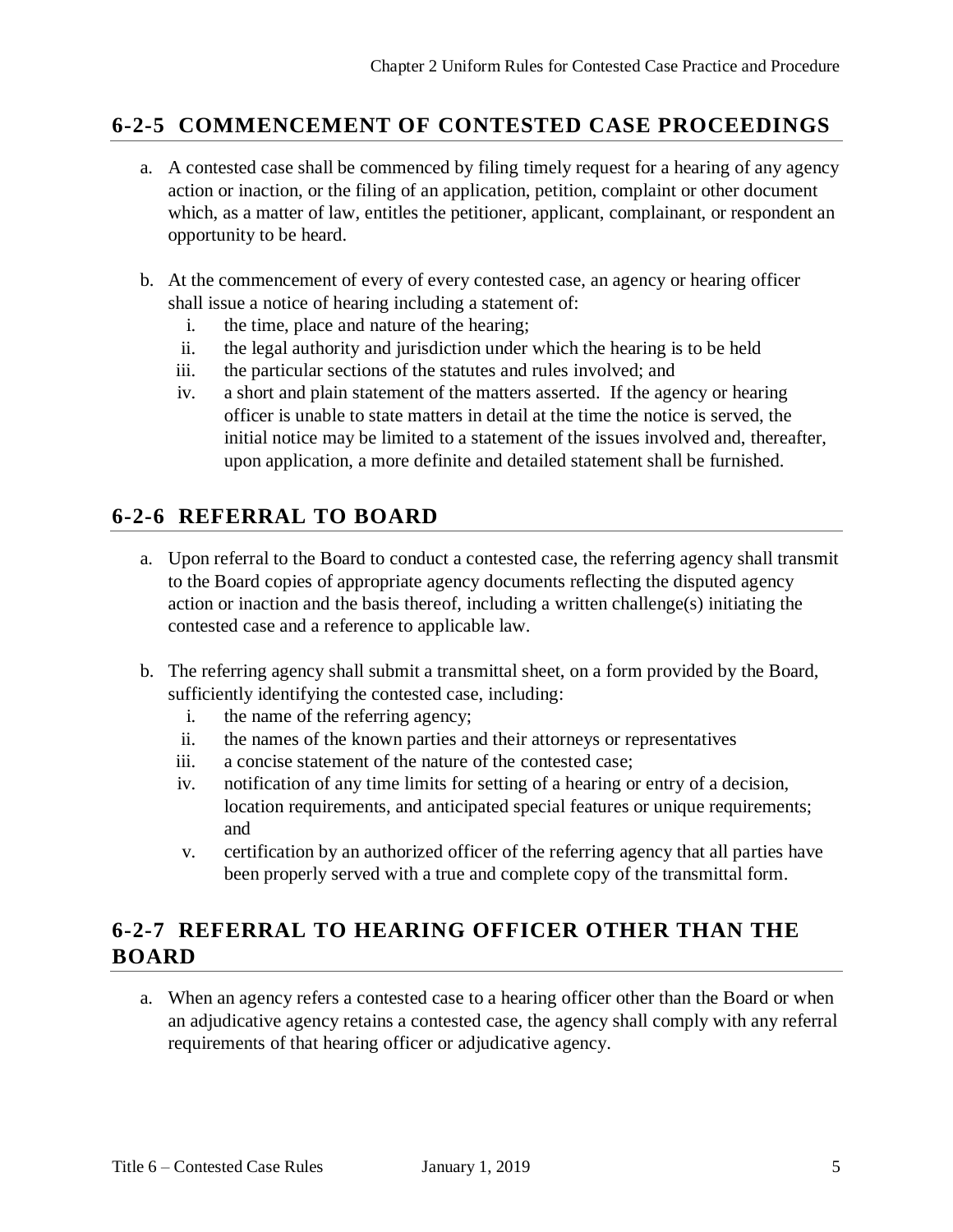## **6-2-8 DESIGNATION AND AUTHORITY OF HEARING OFFICER, RECUSAL**

- a. Any agency may refer, assign, or designate a hearing officer to preside over any contested case, unless otherwise provided by law. When appropriate under applicable law or at the referring agency's request, the hearing officer may provide either a recommended or final decision.
- b. Upon referral for contested case by a referring agency that will not be present for the hearing, a hearing officer shall conduct a contested case and may enter proposed findings of fact and conclusions of law or may provide a complete record of the contested case to the referring agency for entry of a final decision.
- c. At any time while a contested case is pending, a hearing officer or hearing panel member may withdraw from a contested case by filing written notice of recusal. From and after the date written notice of recusal is entered, the recused hearing officer or hearing panel member shall not participate in the contested case.
- d. Upon motion of any party, recusal or a hearing officer or hearing panel member shall be for cause. Whenever the grounds for such motion become known, any party may move for a recusal of a hearing officer or hearing panel member on the ground that the hearing officer or hearing panel member:
	- i. has been engaged as counsel in the action prior to being appointed as hearing officer or hearing panel member;
	- ii. has an interest in the outcome of the action;
	- iii. is related by consanguinity to a party;
	- iv. is a material witness in the action;
	- v. is biased or prejudiced against the party or the party's attorney or representative; or
	- vi. any other grounds provided by law.
- e. A motion for recusal shall be supported by an affidavit or affidavits of any person or persons, stating sufficient facts to show the existence of grounds for the motion. Prior to a hearing on the motion, any party may file counter-affidavits. The motion shall be heard by the hearing officer or, at the discretion of the hearing officer, by another hearing officer. If the motion is granted, the hearing officer shall immediately designate another hearing officer to preside over the contested case or shall excuse the hearing panel member(s).
- f. A hearing officer shall not be subject to voir dire examination by any party.
- g. Subject to limitations imposed by the hearing officer, any party may be permitted to conduct a voir dire examination of a hearing panel.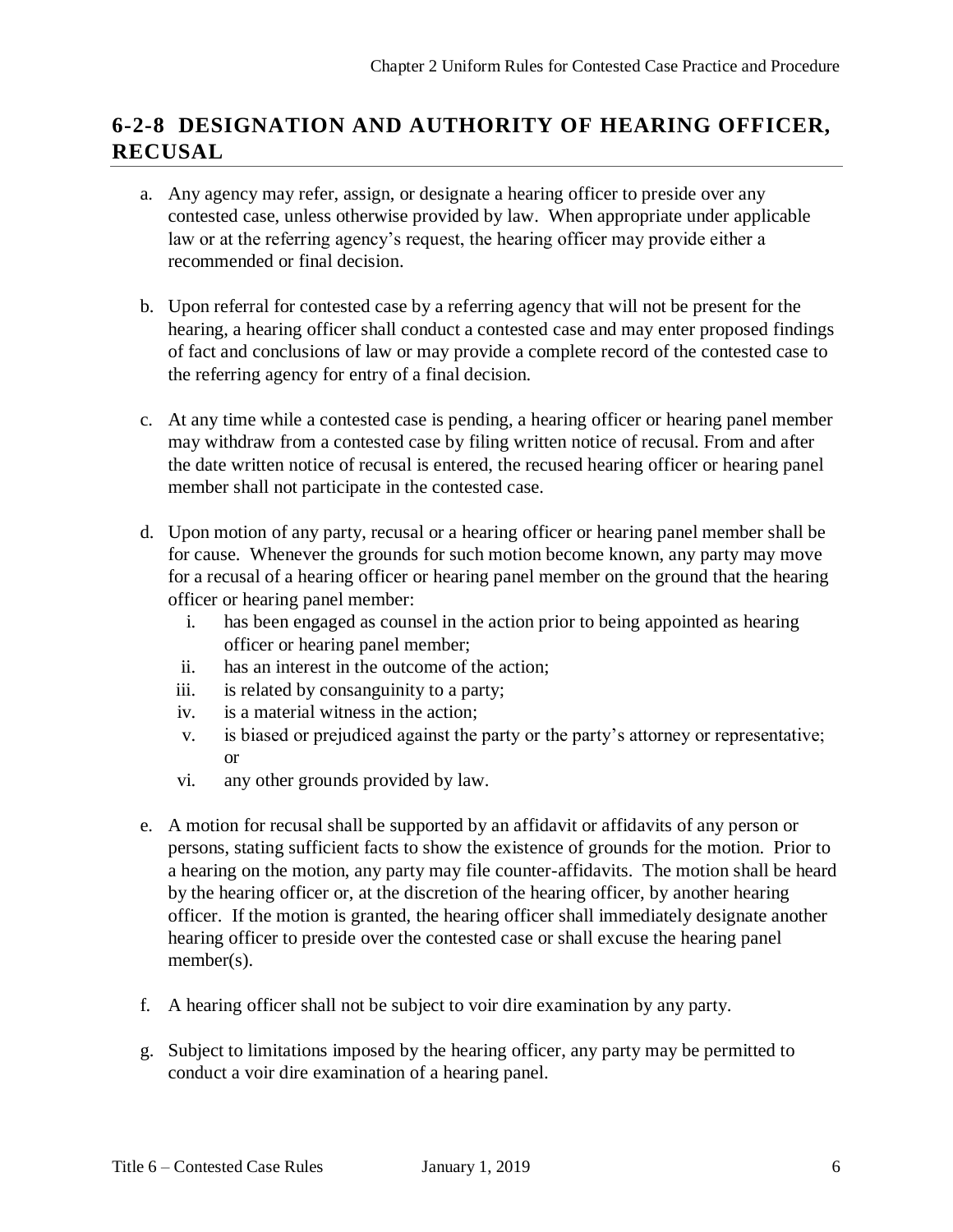### **6-2-9 APPEARANCES AND WITHDRAWALS**

- a. A party, whether it be an individual, corporation, partnership, governmental organization, or other entity may appear through an attorney or representative. An individual may represent himself/herself. An individual or entity seeking to intervene in a contested case under Rule 24 of the Wyoming Rules of Civil Procedure, which is set forth in its entirety in Appendix A, may appear through an attorney or representative prior to a ruling on the motion to intervene.
- b. Prior to withdrawing from contested case, an attorney shall file a motion to withdraw. The motion for an attorney's withdrawal shall include a statement indicating the manner in which notification was given to the client and setting forth the client's last known address and telephone number. The hearing officer shall not grant the motion to withdraw unless the attorney has made reasonable efforts to give actual notice to the client that:
	- i. the attorney wishes to withdraw;
	- ii. the client has the burden of keeping the hearing officer informed of the address where notices, pleadings, or other papers may be served;
	- iii. the client has the obligation to prepare, or to hire another attorney or representative to prepare, for the contested case and the dates of proceedings;
	- iv. the client may suffer an adverse determination in the contested case if the client fails or refuses to meet these burdens;
	- v. the pleadings and papers in the case shall be served upon the client at the client's last known address; and
	- vi. the client has the right to object within 15 days of the date of notice.
- c. Prior to withdrawing from a contested case, a representative shall provide written notice of withdrawal to the hearing officer and the agency.

## **6-2-10 EX PARTE COMMUNICATIONS**

a. Except as authorized by law, a party or a party's attorney or representative shall not communicate with the hearing officer or hearing panel member in connection with any issue of fact or law concerning any pending contested case, except upon notice and opportunity for all parties to participate. Should ex parte communication as soon as possible thereafter and, if requested, shall allow any party an opportunity to respond prior to ruling on the issue.

#### **6-2-11 FILING AND SERVICE OF PAPERS**

a. In all contested cases, the parties shall file all original documents, pleadings, and motions with the referring agency or adjudicative agency, as applicable, with true and correct copies of the particular document, pleading, or motion properly served on all other parties and the hearing officer, accompanied by a certificate of service. The referring agency or adjudicative agency shall maintain the complete original file, and all parties and the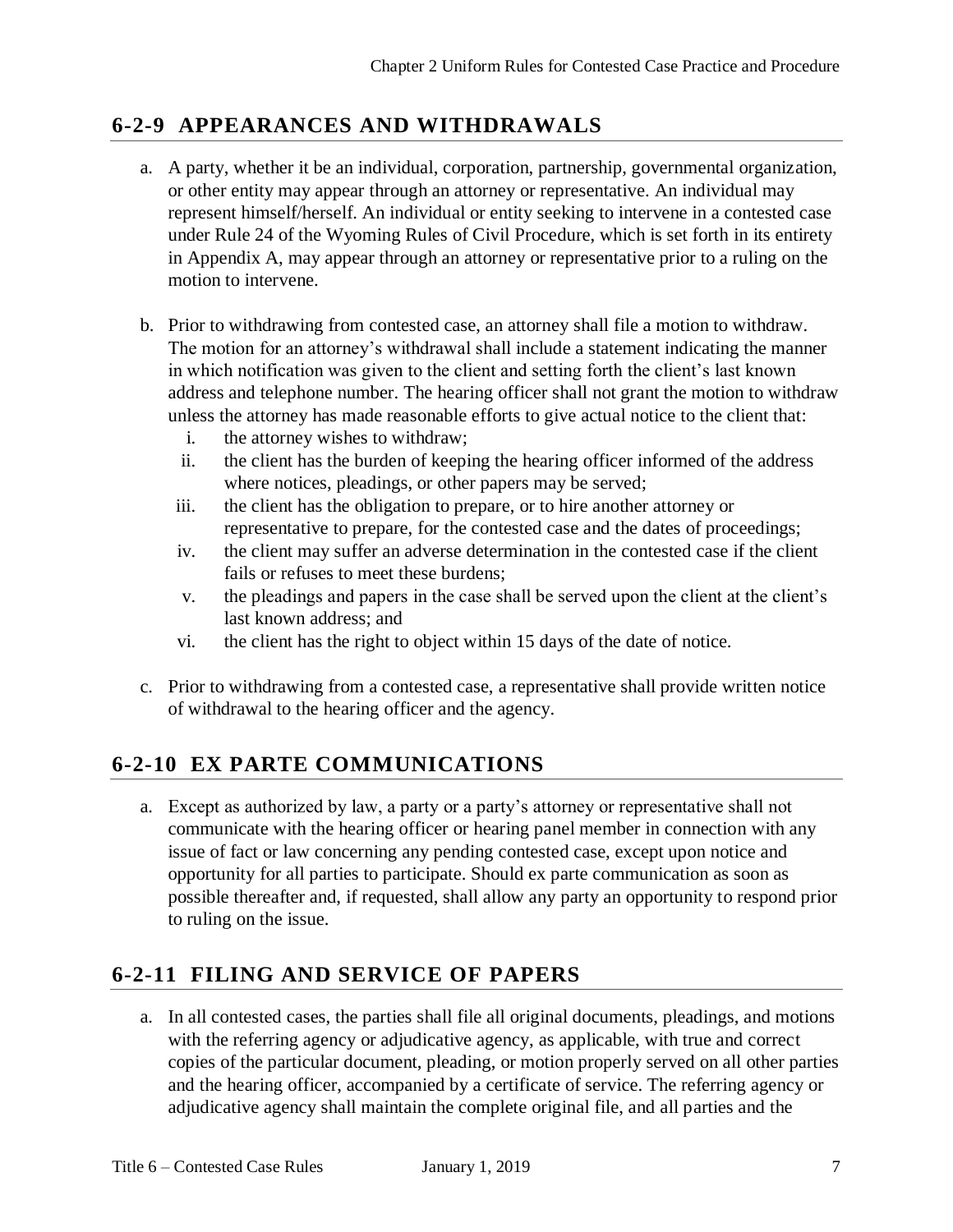hearing officer shall be provided copies of all contested case documents, pleadings, and motions contained therein.

b. Filing and service under this rule shall be made either by hand delivery or by U.S. mail transmittal to the last known address. If the referring agency or adjudicative agency permits filing and service by an electronic method, filing and service may be accomplished accordingly. Parties wishing to file by means other than those described in this Section shall obtain preapproval from the hearing officer.

## **6-2-12 COMPUTATION OF TIME**

- a. In computing any period of time prescribed or allowed by these rules, by order or by any applicable statues or regulations, the day of the act, event, or default from which the designated period of time begins to run shall not be included. The last day of the period so computed shall be included, unless its is a Saturday, a Sunday, or a legal holiday, or, when the act to be done is the filing of a paper, a day on which weather or other conditions have made agency offices inaccessible, in which event the period runs until the end of the following day which is not one of the aforementioned days. When the period of time prescribed or allowed is less than 11 days, intermediate Saturdays, Sundays, and legal holidays shall be excluded in the computation. As used in this rule, "legal holiday" includes any day officially recognized as a legal holiday in this state by designation of the legislature or appointment as a holiday by the governor.
- b. Whenever a party has the right or is required to do some act within a prescribed period after the service of a notice or other paper upon the party, and the notice or paper is served upon the party by mail or by delivery to the agency for service, three days shall be added to the prescribed period.

## **6-2-13 MOTIONS AND MOTION PRACTICE**

- a. Unless these rules or an order of the hearing officer establish time limitations other than those contained herein, all motions except motions for enlargement of time and motions made during hearing, shall be served at least 10 days before the hearing on the motion. A party affected by the motion may serve a response, together with affidavits, if any, at least three days prior to the hearing on the motion or within 20 days after service of the motion, whichever is earlier. Unless the hearing officer permits service at some other time, the moving party may serve a reply, if any, at least one day prior to the hearing on the motion or within 15 days after service of the response, whichever is earlier. Unless the hearing officer otherwise orders, any party may serve supplemental memoranda or rebuttal affidavits at least one day prior to the hearing on the motion.
- b. A request for hearing may be served by the moving party or any party affected by the motion within 20 days after service of the motion. The hearing officer may determine such motion without a hearing.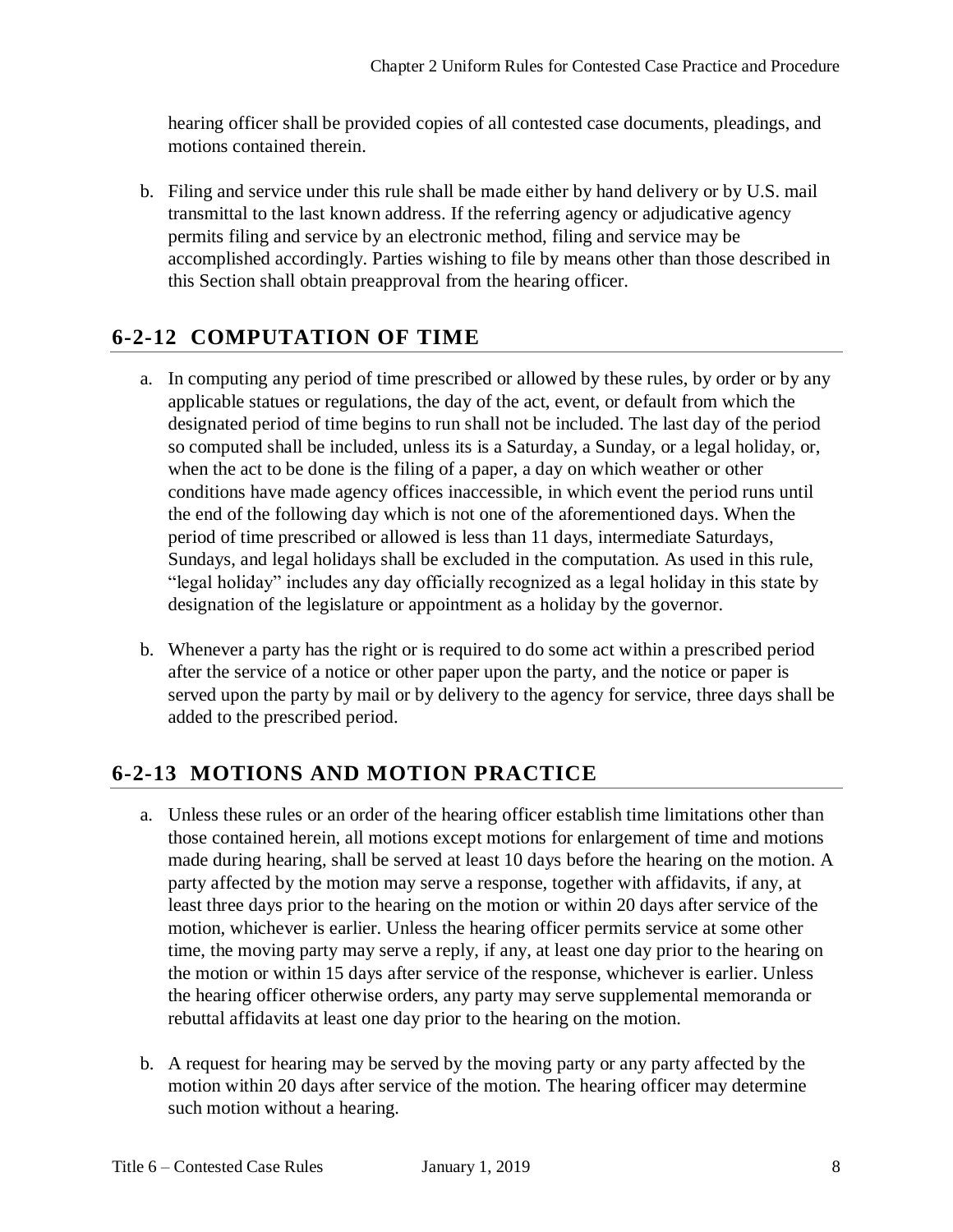## **6-2-14 SETTING HEARINGS, OTHER PROCEEDINGS AND LOCATION OF HEARINGS**

- a. The hearing officer or adjudicative agency, as applicable, shall assign a docket number to each contested case. All papers, pleadings, motions, and orders filed thereafter shall contain: a conspicuous reference to the assigned docket number; a caption setting forth the title of the contested case and a brief designation describing the document filed; and the name, address, telephone number, and signature of the person who prepared the document.
- b. The hearing officer shall set the course of proceedings, which may include, but is not limited to, scheduling informal conferences, confidentiality issues, summary disposition deadlines, motion practice, settlement conferences, and the evidentiary hearing.
- c. Prehearing conferences may be held at the discretion of the hearing officer. Any party may request a prehearing conference to address issues such as discovery, motion deadlines, scheduling orders, or status conferences.
- d. At the hearing officer's discretion, and unless otherwise provided by the referring agency, telephone or videoconference calls may be used to conduct any proceeding. At the discretion of the hearing officer, parties or their witnesses may be allowed to participate in any hearing by telephone or videoconference.
- e. The hearing officer shall determine the location for proceedings.

## **6-2-16 CONTINUANCES, EXTENSIONS OF TIME AND DUTY TO CONFER**

- a. A motion for a continuance of any scheduled hearing shall be in writing, state the reasons for the motion, and be filed and served on all parties and the hearing officer. A request for a continuance filed less than five days before a scheduled hearing shall be granted only upon a showing of good cause.
- b. A motion for an extension of time for performing any act prescribed or allowed by these rules or by order of the hearing officer shall be filed and served on all parties and the hearing officer prior to the expiration of the applicable time period. A motion for extension of time shall be granted only upon a showing of good cause.
- c. A moving party shall make reasonable efforts to contact all parties, representatives, and attorneys before filing a motion for continuance or extension of time. A motion for continuance or extension of time shall include a statement concerning efforts made to confer with the other party(s) and position(s) on the motion.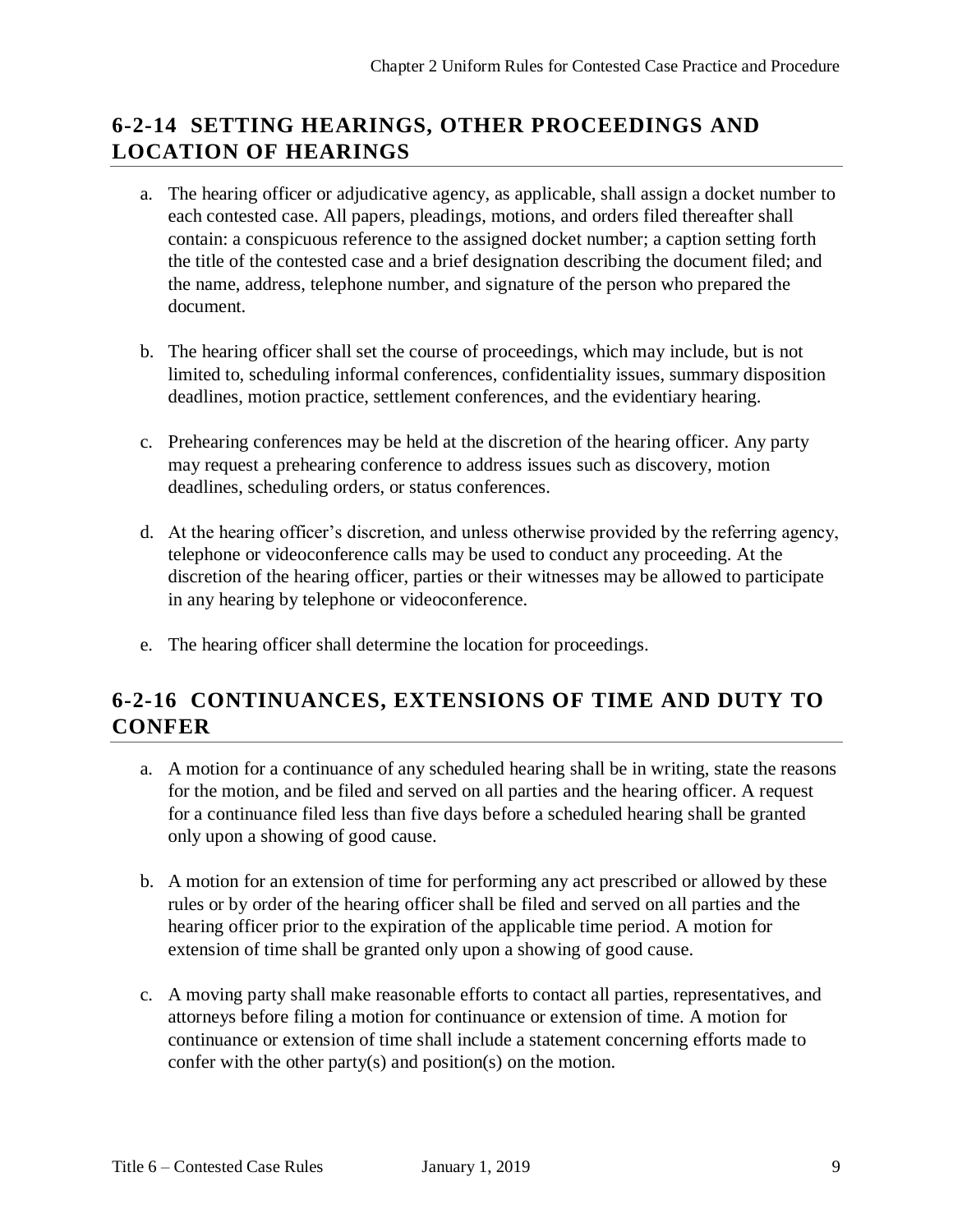d. Continuances relating to mediation shall be made no later than 30 days prior to the date of the hearing, as referenced in Section 4(b) of this Chapter.

#### **6-2-17 DISCOVERY**

- a. The taking of depositions and discovery shall be in accordance with Wyoming Statute §16-3-107(g), which is set forth in its entirety in Appendix A.
- b. Unless the hearing officer or adjudicative agency orders otherwise, parties shall not file discovery requests, answers, and deposition notices with the hearing officer or adjudicative agency.

#### **6-2-18 SUBPOENAS**

a. Any party may request the hearing officer to issue a subpoena to compel the attendance of a witness or for the production of documents. Requests for the issuance of a subpoena shall be accompanied by a completed subpoena, which shall conform to Rule 45 of the Wyoming Rules of Civil Procedure, which is set forth in its entirety in Appendix A. Parties may utilize the form subpoena at Appendix B to these Rules.

## **6-2-19 SUMMARY DISPOSITION**

a. Rules 12(b)(6), 52(c), 56.1, and 56, Wyoming Rules of Civil Procedure, which are set forth in their entirety in Appendix A, apply to contested cases.

## **6-2-20 PREHEARING PROCEDURES**

- a. Unless otherwise ordered by the hearing officer, each party to a contested case shall file and serve on all other parties and the hearing officer a prehearing disclosure statement setting forth:
	- i. a complete list of all witnesses who will or may testify, together with information on how that witness may be contacted and a brief description of the testimony the witness is expected to give in the case. If a deposition is to be offered into evidence, the original shall be filed with the referring agency, with a copy provided to the hearing officer or adjudicative agency;
	- ii. a statement of the specific claims, defenses, and issues which the party asserts are before the hearing officer for the hearing;
	- iii. a statement of the burden of proof to be assigned in the contested case with reference to specific regulatory, statutory, constitutional, or other authority established by relevant case law;
	- iv. a statement identifying stipulated facts. If the parties are unable to stipulate to facts, the parties shall indicate what efforts have been made to stipulate to facts and the reasons facts cannot be stipulated; and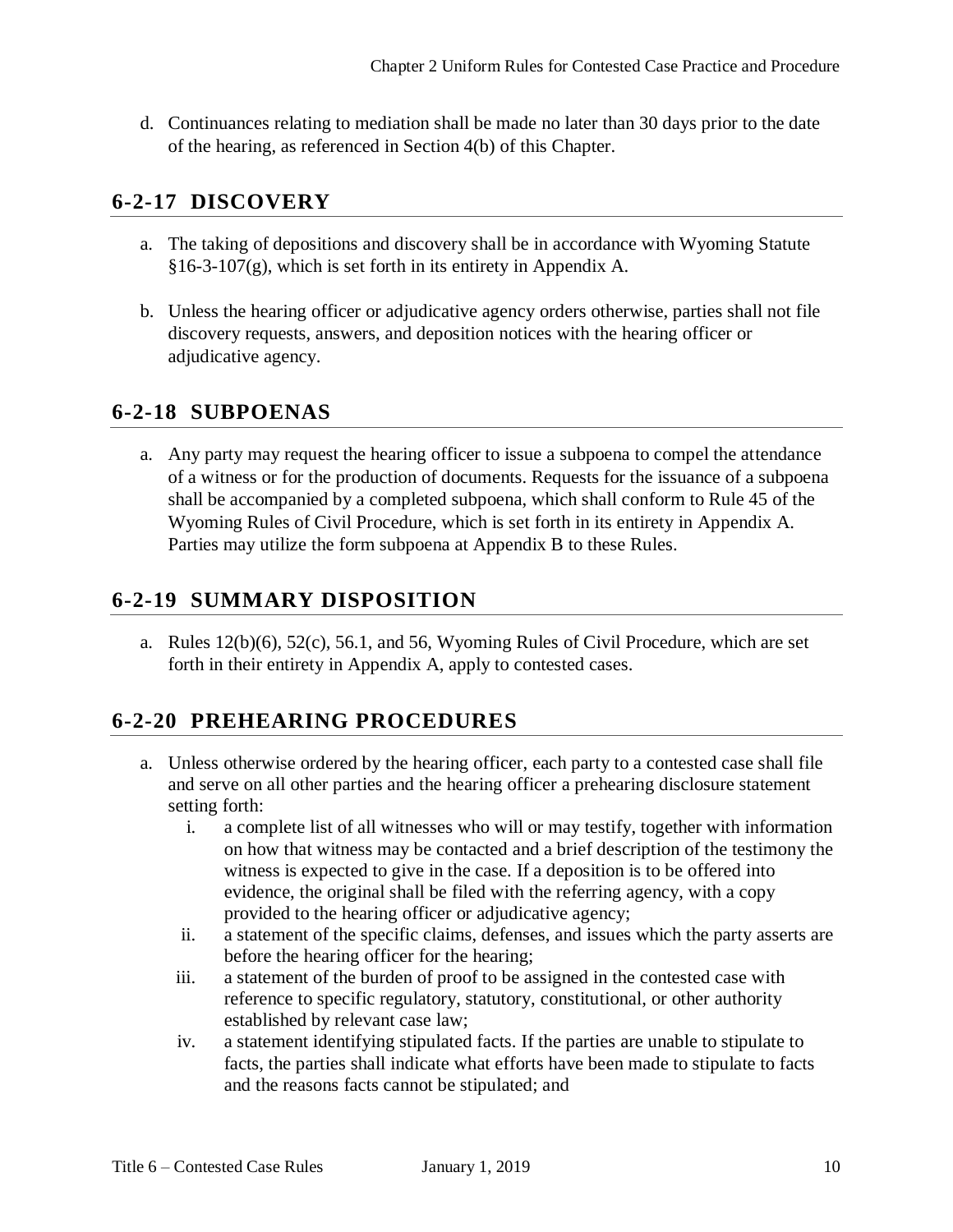- v. a complete list and copies of all documents, statements, etc., which the party will or may introduce into evidence.
- b. Parties shall file and serve prehearing disclosure statements on or before the date established by the hearing officer.
- c. The information provided in a prehearing disclosure statement shall be binding on each party throughout the course of the contested case unless modified for good cause.
- d. Additional witnesses or exhibits may be added only if the need to do so was not reasonably foreseeable at the time of filing of the prehearing disclosure statement, it would not unfairly prejudice other parties, and good cause is shown.
- e. The hearing officer may modify the requirements of a prehearing disclosure statement.
- f. Failure to file a prehearing disclosure statement may result in the hearing officer's striking of witnesses, exhibits, claims and defenses, or dismissal of the contested case.
- g. If a prehearing order is entered, the prehearing order shall control the course of the hearing.

#### **6-2-21 BURDEN OF PROOF**

a. The hearing officer shall assign the burden of proof in accordance with applicable law.

#### **6-2-22 EVIDENCE**

- a. The hearing officer shall rule on the admissibility of evidence in accordance with the following:
	- i. evidence of the type commonly relied upon by reasonably prudent persons in the conduct of their serious affairs shall be admissible. Irrelevant, immaterial, or unduly repetitious evidence shall be excluded;
	- ii. evidence may be offered through witness testimony or in documentary form;
	- iii. testimony shall be given under oath administered by the hearing officer. Deposition testimony and other prefilled testimony may be submitted as evidence, provided the testimony is given under oath administered by an appropriate authority, and is subject to cross-examination by all parties;
	- iv. the rules of privilege recognized by Wyoming law shall be given effect; and
	- v. a hearing officer may take administrative notice of judicially cognizable facts, provided the parties are properly notified of any material facts noticed.
- b. Each party shall have the opportunity to cross-examine witnesses. The hearing officer may allow cross-examination on matters not covered on direct examination.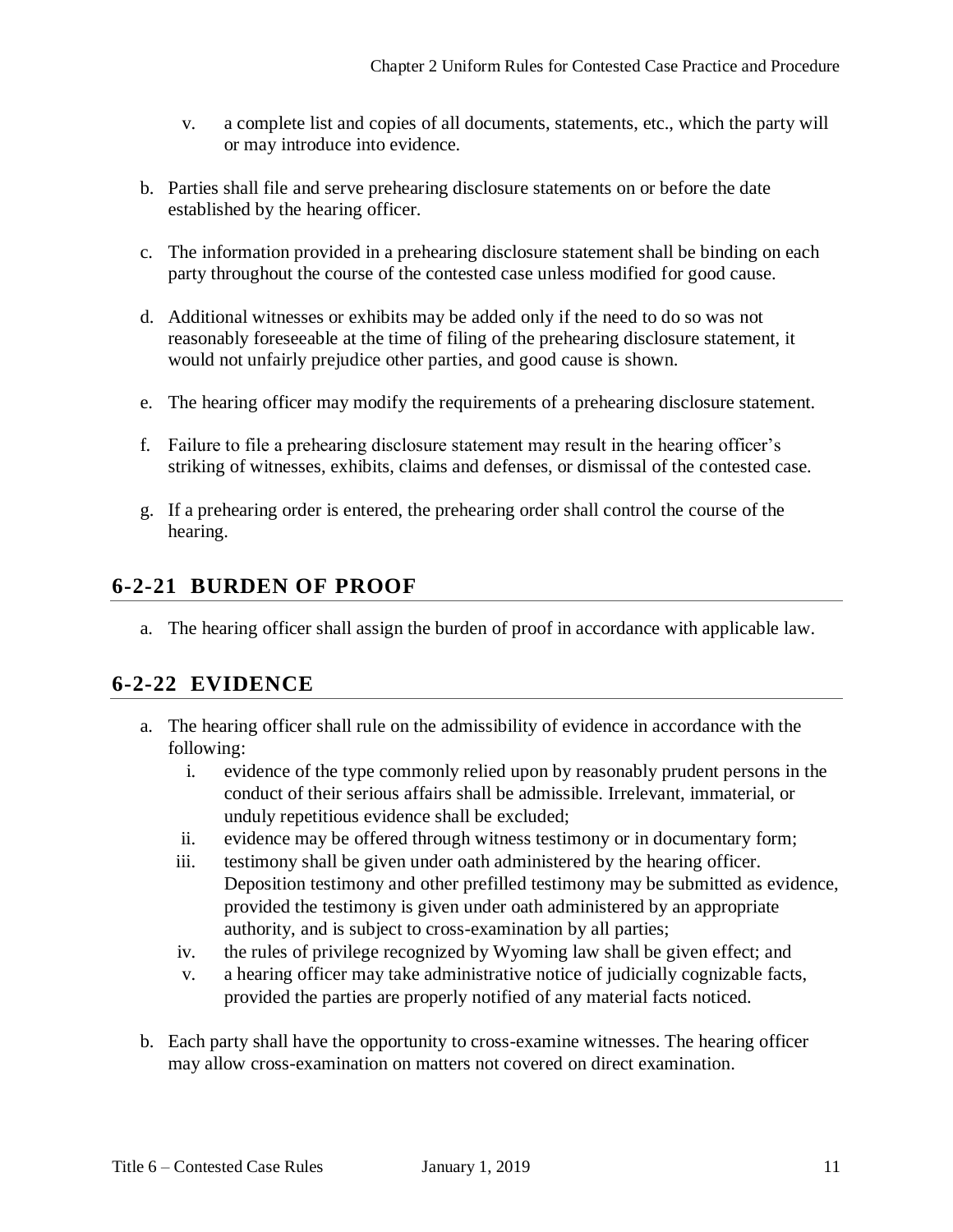c. The hearing officer, the hearing panel, agency staff, or other persons delegated to do so by the hearing officer or hearing panel, when applicable, may ask questions of any party or witness.

### **6-2-23 CONTESTED CASE HEARING PROCEDURE**

- a. The hearing officer shall conduct the contested case and shall have discretion to direct the order of the proceedings.
- b. Unless otherwise provided by law, and at the hearing officer's discretion, the party with the burden of proof shall be the first to present evidence. All other parties shall be allowed to cross-examine witnesses in an orderly fashion. When that party rests, other parties shall then be allowed to present their evidence. Rebuttal and surrebuttal evidence shall be allowed only at the discretion of the hearing officer.
- c. The hearing officer shall have discretion to allow opening statements and closing arguments.

## **6-2-24 DEFAULT**

a. Unless otherwise provided by law, a hearing officer may enter an order of default or an order affirming agency action for a party's failure to appear at a lawfully noticed hearing.

#### **6-2-25 SETTLEMENTS**

a. Parties shall promptly notify the hearing officer of all settlements, stipulations, agency orders, or any other action eliminating the need for a hearing. When the contested case has settled, the referring agency may enter an order, on its own motion, dismissing the case.

## **6-2-26 EXPEDITED HEARING**

- a. At the hearing officer's or hearing panel's discretion, a contested case may be heard as an expedited hearing upon the motion of any party. Expedited hearings may include summary suspensions under Wyoming Statute §16-3-113(c), which is set forth in its entirety in Appendix A, and other emergency proceedings authorized by law.
- b. An expedited hearing shall be decided on written arguments, evidence, and stipulations submitted by the parties. A hearing officer or hearing panel may permit oral arguments upon the request of any party.
- c. The hearing officer or hearing panel may require an evidentiary hearing in any case in which it appears that facts material to a decision in the case cannot be properly determined by an expedited hearing.